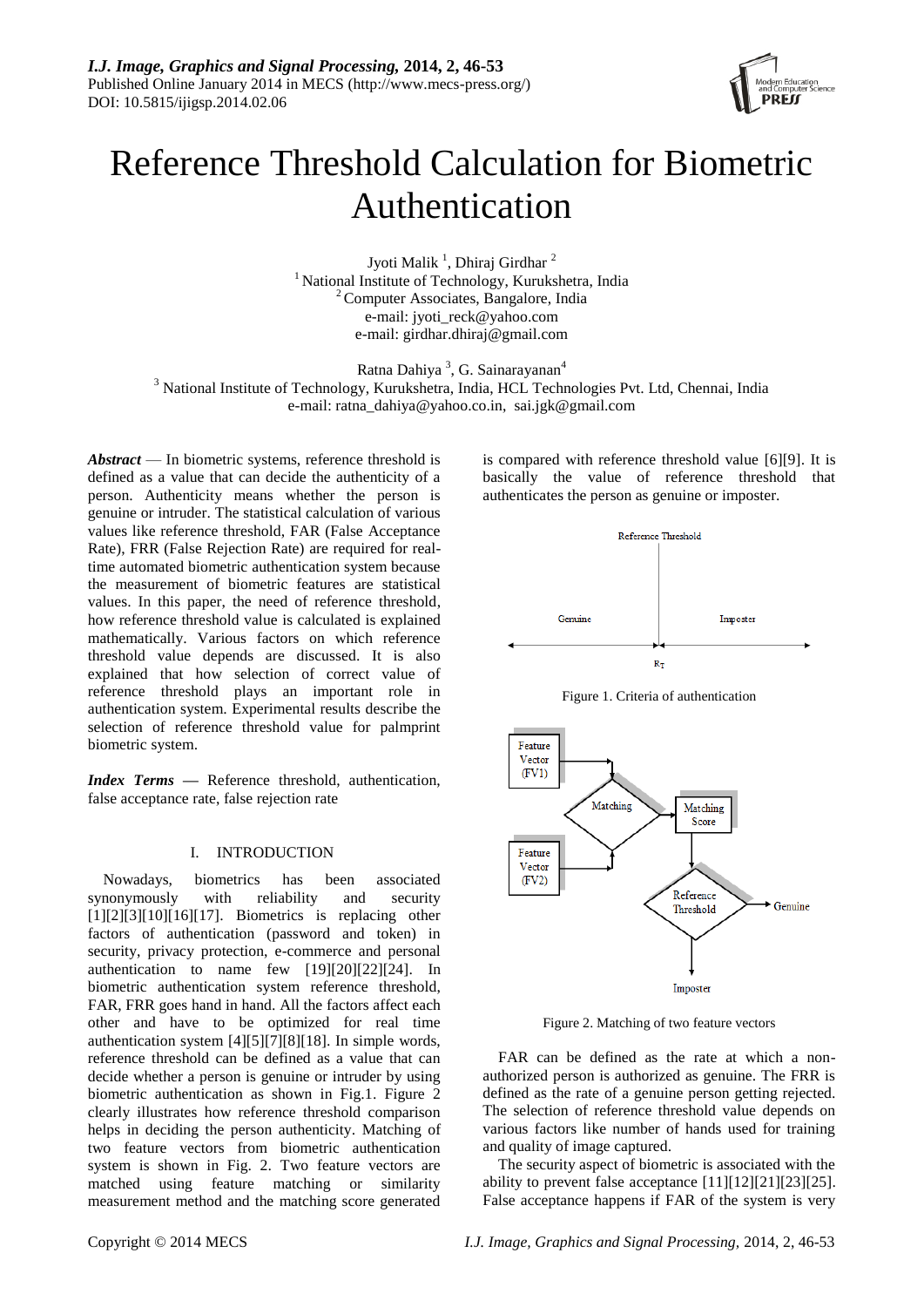high and the system is prone to attack or lags technical deficiencies. FRR is also equally important in authentication system. FRR is a statistical value that depends on the number of users and the biometric system. There can be various reasons for false rejection; rejections due to poor quality of image or non-proper placement of biometric by user. It actually means that in hurry user has not placed the biometric properly that can lead to false rejection. The false acceptance and false rejection in a system also depends upon the reference threshold value. If reference threshold value is raised, FAR decreases and FRR increases and vice versa. Therefore, aim is to have as small FAR for small values of FRR.

There are several factors that affect FAR and FRR which can in turn affect the reference threshold of the system [13][14][15][26][27]. Depending upon the application, the authentication system can be tuned for desired value of FAR and FRR, that helps in further tuning of reference threshold value. The various factors that affect the value of FAR and FRR are tabulated below in I:

TABLE I. FACTORS AFFECTING FAR AND FRR AND ITS OPTIMIZATION POSSIBILITY

|                 | <b>Optimization Possibility</b> |                           |  |
|-----------------|---------------------------------|---------------------------|--|
| Factors         | Effect on                       | Effect on                 |  |
|                 | FAR                             | <b>FRR</b>                |  |
| 1. Type of      | Uniqueness of                   | Permanence and            |  |
| biometric       | biometric                       | measurability             |  |
| feature or      |                                 |                           |  |
| biometric       |                                 |                           |  |
| characteristics |                                 |                           |  |
| 2.Quality of    |                                 | Best quality picture      |  |
| sensors         |                                 | reduces FRR               |  |
| 3.User          | <b>Reduces FAR</b>              | <b>Reduces FRR</b>        |  |
| behavior        |                                 |                           |  |
| $4$ . No. of    | Limiting no. of                 | Limiting no. of biometric |  |
| biometric       | biometric                       | references increases FRR  |  |
| references      | references reduces              |                           |  |
|                 | FAR                             |                           |  |

The remainder of the paper is organized as follows. Section II describes about background of reference threshold, FAR and FRR. In section III proposed reference threshold calculations algorithm is explained. Application of the proposed algorithm on palmprint biometric is discussed in section IV and section V concludes the paper.

# II. BACKGROUND OF REFERENCE THRESHOLD, FAR AND FRR

#### *A. Reference Threshold*

Accuracy plays an important role in authentication system and it depends on the value of reference threshold chosen. As it is described earlier, reference threshold can be defined as a value which decides whether the person is genuine or imposter as shown in Fig.1.

The feature vectors mentioned in Fig. 2 are basically

palmprint biometric features stored in vector form. The palmprint line features are extracted from the palmprint. Line feature includes principal lines, wrinkles and ridges. All these features are of different thickness, length and direction. It is difficult to analyse these lines in single resolution because of different thickness and length of lines. Wavelet transform is one of the promising tool to analyse the image in different resolutions. Here, Wavelet transform, a multi-resolution analysis method is used for line features extraction. These line features are referred as feature vectors. The two feature vectors used in palmprint matching are: first from enrollment stage or database and second from authentication stage. The matching of

A matching algorithm describes the degree of similarity between two feature vectors. In this paper, Euclidean Distance similarity measurement method is used. Euclidean distance involves computation of square root of the sum of the squares of the differences between two feature vectors given by (1).

$$
ED = \sqrt{\sum_{k=1}^{m} (FV_{i,k} - FV_{j,k})^2}
$$
 (1)

where  $FV_{i,k}$ ,  $FV_{j,k}$  are feature vectors with length 'm'. 'i', 'j' are the iterators on the feature vector database. Euclidean Distance value "0" signifies both feature vectors are exactly same and a value approaching "0" signifies both feature vectors belongs to same hand.

The matching of two feature vectors and the matching score generated because of the comparison is analyzed on the basis of reference threshold. The feature vectors are basically features stored in vector form and referred as feature vector.

From Fig.2, if the matching score generated should be less than or equal to reference threshold, the user is considered as genuine. It is represented by (2) as

*Matching Score* 
$$
\leq R_{TH}
$$
 *Genuine*  
*Matching Score* >  $R_{TH}$  *Intruder* (2)

So, choosing right value of reference threshold is very important in authentication system. Training of the system is done to find suitable value of reference threshold.

Biometric identification using feature matching is a statistical process. The variations in various conditions between enrolment and acquisition stage like noise, illumination and body changes (temporary or permanent) can never lead to 100% match. In knowledge and token based methods, only 100% match is considered and smallest deviation can lead to non-access. In biometric, there is no clear line between a match and a non-match. Matching depends on the two data sets to be compared and the margin of error set. Type of biometric and the application of biometric decide the percentage of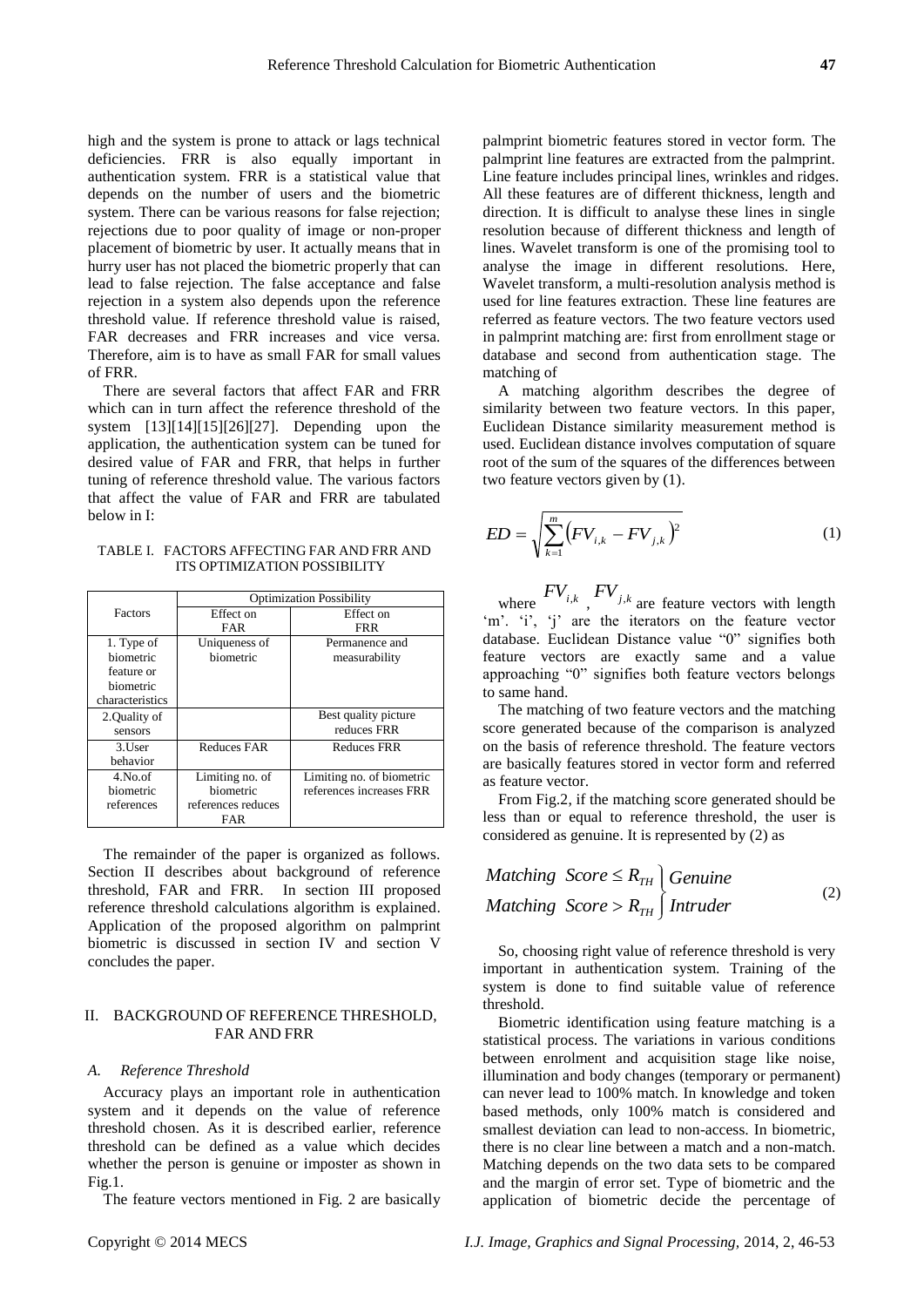probability of matching. As a result, biometric systems are never considered 100% accurate. In real time authentication system, if a person's hand is compared with the samples present in the database, the authenticity depends on the matching score. Even if the same hands are compared in authentication system, there will not be 100% matching. The matching score (MS) will have some value, shown in Fig.3.



Figure 4. Matching of  $I_1$  with  $J_1$ 

Similarly, when two very different hands are compared even then the matching score will have some value as shown in Fig.4.

It's the decision of correct value of reference threshold value which basically differentiates the same hands from different hands and it can also be concluded from Fig. 3 and Fig. 4. So, it is very important to choose correct value of reference threshold.

Choosing wrong value of reference threshold can lead to two kinds of possible errors: false matches (false acceptance) and false non-matches (false rejection). A false match is said to occur when an acquired template is erroneously matched to a template stored from enrolment, although belonging to two different persons. A false non-match occurs when an acquired template is not matched with the template stored from enrolment, although belonging to the same person. The error rates vary from one biometric to another and also depend on the setting of the threshold.

### *B. False Acceptance Rate*

False Acceptance can be explained from Fig.5 as imposter person being authenticated as genuine because the criteria of reference threshold is fulfilled and the imposter person is lying in the range of genuine person as shown by dotted arrow. It is defined in (3)

$$
FAR = \frac{Wrongly\ accepted\ individuals}{Total\ number\ of\ wrong\ matching} \tag{3}
$$





#### *C. False Rejection Rate*

Similarly, False Rejection can be explained from the Fig.6 as the genuine person is rejected because the criteria of reference threshold is not fulfilled and the genuine person is lying in the range of imposter person as shown by dotted arrow. It is defined in (4)

$$
FRR = \frac{Wrongly rejected individuals}{Total number of correct matching}
$$
 (4)



Figure 6. False Rejection

It can be seen in Fig.7 that choosing reference threshold (RT) is very important in an authentication system. If RT' is chosen as reference threshold, then the person earlier as genuine becomes imposter. It means the person is falsely rejected due to change in reference threshold value.



Figure 7. False Rejection by shifting  $R_T$ 

Similarly, in Fig.8, if RT' is chosen as reference threshold, then the person earlier as imposter becomes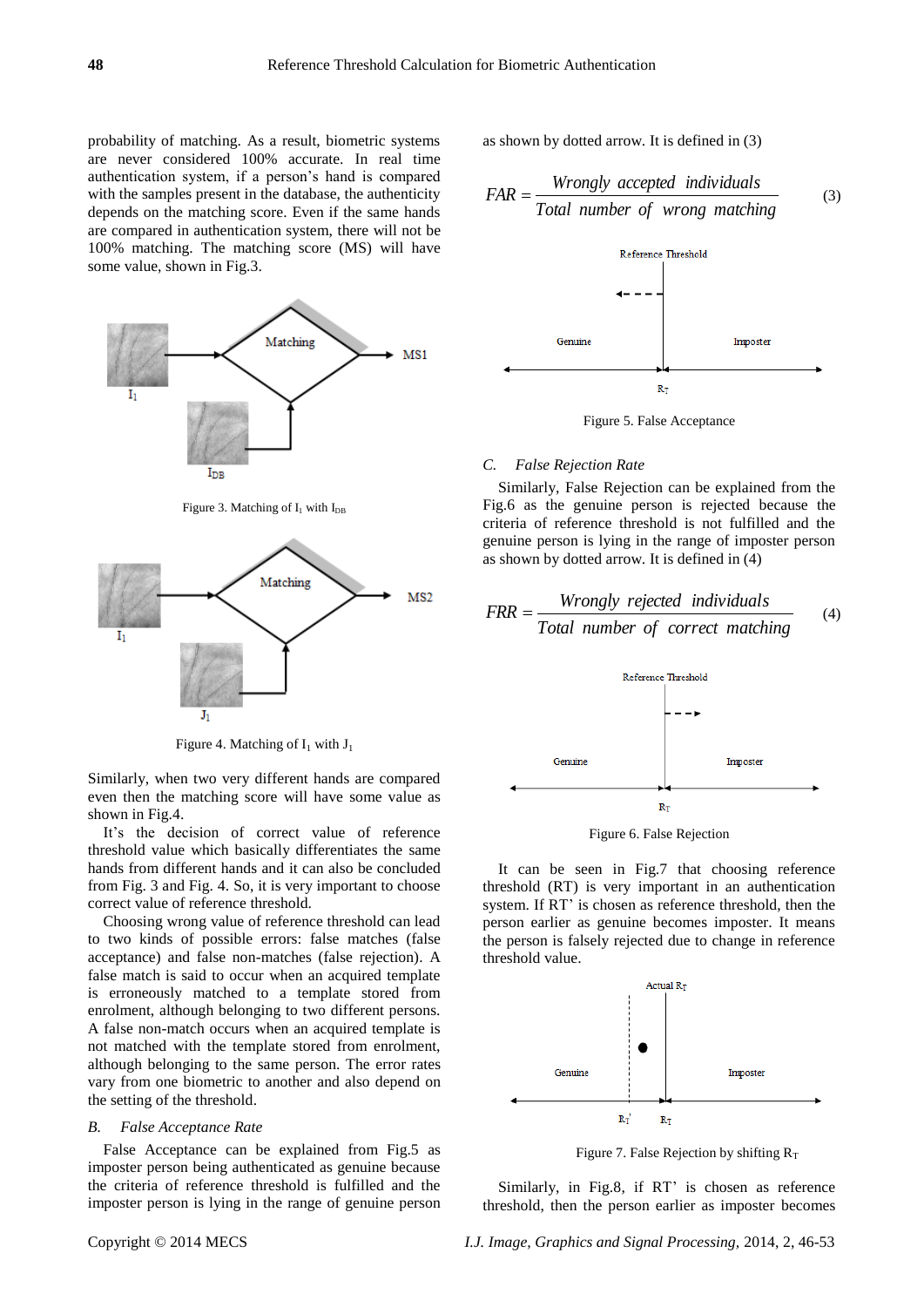genuine. It means the person is falsely accepted due to change in reference threshold value.



Figure 8. False Acceptance by shifting  $R_T$ 



Figure 9. Genuine and Imposter distribution

Fig. 9 explains the effect of tuning of  $R<sub>TH</sub>$  on false acceptance and false rejection. It is clear from Fig. 9 that the genuine and imposter distribution can be represented by Gaussian curve. There is overlapping of genuine and imposter distribution which has to be fine tuned to one value of reference threshold  $R<sub>TH</sub>$ . Sliding of  $R_{TH}$  value to  $R_{TH}$  leads to decrease in false rejection but increase in false acceptance. Similarly, Sliding of  $R_{TH}$ value to  $\overrightarrow{R}_{TH}$  leads to decrease in false acceptance but increase in false rejection. So, choosing a correct value of reference threshold is very important, otherwise it can lead to false acceptance or false rejection. The accuracy of the authentication system is given by the following (5):

$$
Accuracy(\%) = (100 - (FAR(\%) + FRR(\%))/2) \quad (5)
$$

where, FAR is False Acceptance Rate

FRR is False Rejection Rate

The accuracy of the system increases if the value of FAR, FRR decreases.

# III. PROPOSED REFERENCE THRESHOLD CALCULATION ALGORITHM

The real time biometric authentication system works in two stages: system training (Pre-authentication) and authentication. In Pre-authentication system, a database of biometric features is prepared. In addition, individual's threshold values are also identified and stored in database as shown in Fig.10. These values will later be used in authentication system.



Figure 10. Pre-Authentication system

In Authentication system, the authenticity of a person is identified with the help of reference threshold value stored in pre-authentication system database as shown in Fig.11.



Figure 11. Authentication System

After studying about reference threshold, FAR, FRR, next step is how the reference threshold value is calculated. Here, it is explained in detail with an example of palmprint biometric.

In this paper, the palmprint database is divided into two groups G1 and G2. There are, say M number of images for each individual in a database and there is total N number of individuals in the database. (M-1) palmprint images make a group G1 (System training) for each individual as shown in (6) and one palmprint image will make group G2 (Authentication) for each individual as shown in (7). In general, G1 group

$$
P_1 = [I_1, I_2, \dots, I_{(M-1)}], P_2 = [I_1, I_2, \dots, I_{(M-1)}], \dots
$$
  
 
$$
\dots P_N = [I_1, I_2, \dots, I_{(M-1)}]
$$
 (6)

 $G_2$  group

$$
P_1 = [I_M], P_2 = [I_M], \dots, P_N = [I_M]
$$
 (7)

where, Pi denotes ith person in group G1, G2,

Ij denotes the jth palm image in group G1, G2,

M is the number of palm images of one person in the database

The matching of P1 images can be shown diagrammatically in Fig.12.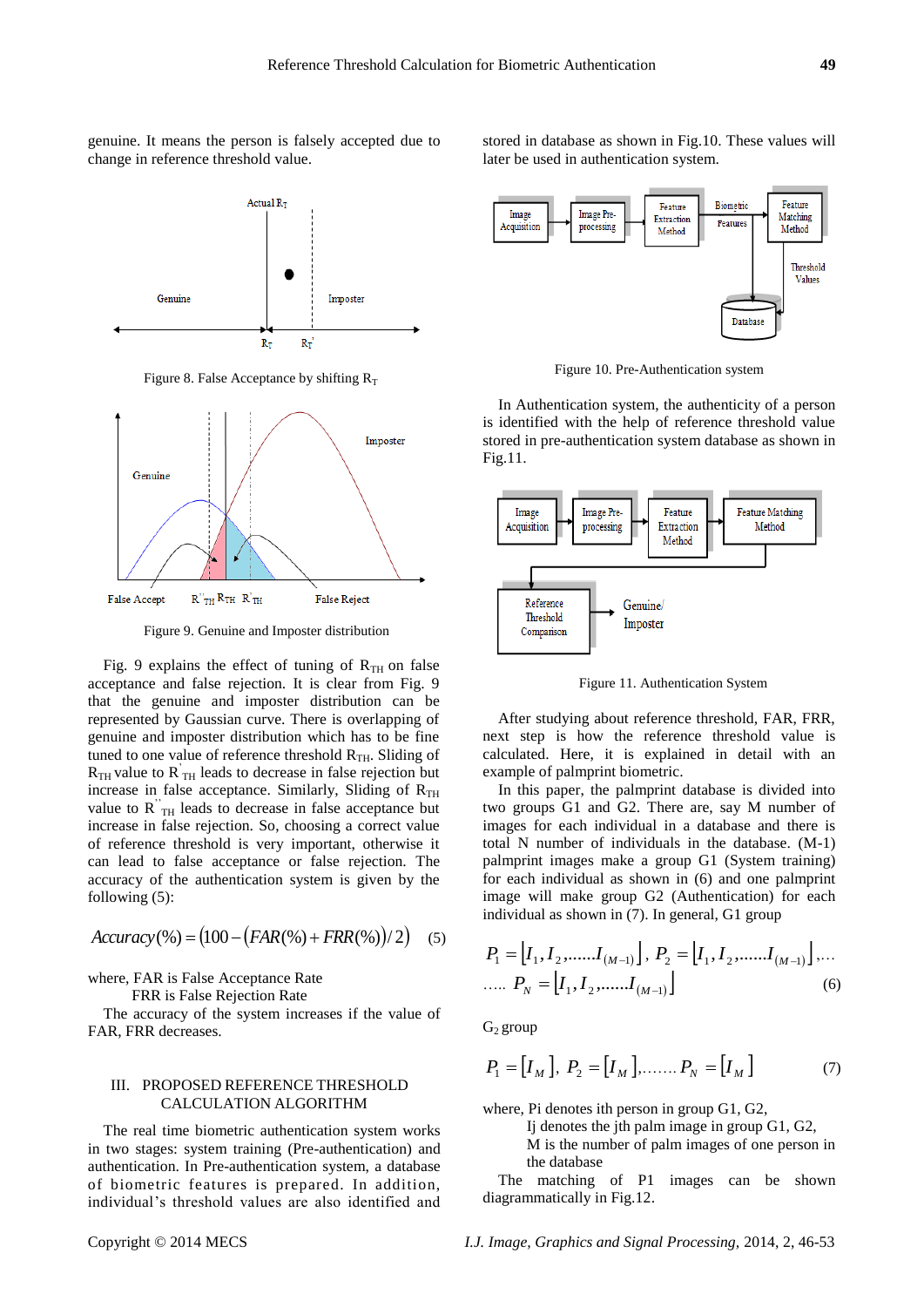

Figure 12. Matching of  $I_1$  and  $I_5$  with other palm images in  $P_1$ 

In Fig.12, the total number of threshold values among  $P_1$  is  $(M-1)(M-2)$ , i.e.  $(5 \times 4=20)$ , for 5 users in group  $P_1$ ). The matching among person  $P_1$  in group  $G_1$  is tabulated in Table II.

| ↖              |                     | $\mathbf{2}$        | 3                     | $M-1$                                     |
|----------------|---------------------|---------------------|-----------------------|-------------------------------------------|
|                | X                   | FMM <sub>12</sub>   | FMM <sub>13</sub>     | FMM <sub>1(M</sub>                        |
| $\overline{c}$ | FMM <sub>21</sub>   | X                   | $\overline{F}MM_{23}$ | $\overline{1}$<br>$\overline{FMM}_{2(M)}$ |
|                |                     |                     |                       | 1)                                        |
|                |                     |                     |                       |                                           |
| $M-1$          | $FMM_{(M-)}$<br>1)1 | $FMM_{(M-)}$<br>1)2 | $FMM_{(M-)}$<br>1)3   | X                                         |

TABLE II. MATCHING IN GROUP G1 AMONG PERSON P1

In group G1, each hand feature vector in  $P_1$  is matched with all other (M-1) hands feature vector by feature matching method (FMM). The matching values are stored in threshold array given by (8).

$$
FMM_{12}
$$
\n
$$
FMM_{13}
$$
\n
$$
FMM_{13}
$$
\n
$$
FMM_{1M-1}
$$
\n
$$
FMM_{21}
$$
\n
$$
FMM_{23}
$$
\n
$$
TA_{1} = \begin{bmatrix} \vdots & & & \\ \vdots & & & \\ \vdots & & & \\ \vdots & & & \\ \vdots & & & \\ \vdots & & & \\ \vdots & & & \\ \vdots & & & \\ \vdots & & & \\ \vdots & & & \\ \vdots & & & \\ \vdots & & & \\ \vdots & & & \\ \vdots & & & \\ \vdots & & & \\ \vdots & & & \\ \vdots & & & \\ \vdots & & & \\ \vdots & & & \\ \vdots & & & \\ \vdots & & & \\ \vdots & & & \\ \vdots & & & \\ \vdots & & & \\ \vdots & & & \\ \vdots & & & \\ \vdots & & & \\ \vdots & & & \\ \vdots & & & \\ \vdots & & & \\ \vdots & & & \\ \vdots & & & \\ \vdots & & & \\ \vdots & & & \\ \vdots & & & \\ \vdots & & & \\ \vdots & & & \\ \vdots & & & \\ \vdots & & & \\ \vdots & & & \\ \vdots & & & \\ \vdots & & & \\ \vdots & & & \\ \vdots & & & \\ \vdots & & & \\ \vdots & & & \\ \vdots & & & \\ \vdots & & & \\ \vdots & & & \\ \vdots & & & \\ \vdots & & & \\ \vdots & & & \\ \vdots & & & \\ \vdots & & & \\ \vdots & & & \\ \vdots & & & \\ \vdots & & & \\ \vdots & & & \\ \vdots & & & \\ \vdots & & & \\ \vdots & & & \\ \vdots & & & \\ \vdots & & & \\ \vdots & & & \\ \vdots & & & \\ \vdots & & & \\ \vdots & & & \\ \vdots & & & \\ \vdots & & & \\ \vdots & & & \\ \vdots & & & \\ \vdots & & & \\ \vdots & & & \\ \vdots & & & \\ \vdots & & & \\ \vdots & & & \\ \vdots & & & \\ \vdots & & & \\ \vdots & & & \\ \vdots & & & \\ \vdots & & & \\ \vdots & & & \\ \vdots & & & \\ \vdots & & & \\ \vdots & & & \\ \vdots & & & \\ \vdots & & & \\ \vdots & & & & \\ \vdots & & & & \\ \vdots & & & & \\ \vdots & & & & \\ \vdots & & & & \\ \vdots & & &
$$

Similarly, all N hand image samples matching results are stored in Threshold array  $(T_A)$  given by (9).

$$
T_A = TA_1 + TA_2 + \dots + TA_N \tag{9}
$$

The minimum and maximum of matching values are found out from the threshold array (TA1, TA2……..TAN) for each individual as shown in (10).

$$
T_{AMIN} = \min(T_A)
$$
  
\n
$$
T_{AMAX} = \max(T_A)
$$
 (10)

The maximum and minimum threshold values from TA are divided into NTH number of threshold values.

$$
\Delta = \left( T_{AMAX} - T_{AMN} \right) / N_{TH} \tag{11}
$$

$$
\Delta 1 = T_{AMIN} + \Delta \tag{12}
$$

$$
\Delta 2 = T_{AMIN} + 2\Delta \tag{13}
$$

Similarly, 
$$
\Delta N_{TH} = T_{AMIN} + N_{TH} \Delta
$$
 (14)

Finally analyzing all NTH values, a reference threshold value for the system is chosen on the following basis:

- (1) Where FAR and FRR is equal
- (2) Where FAR is minimum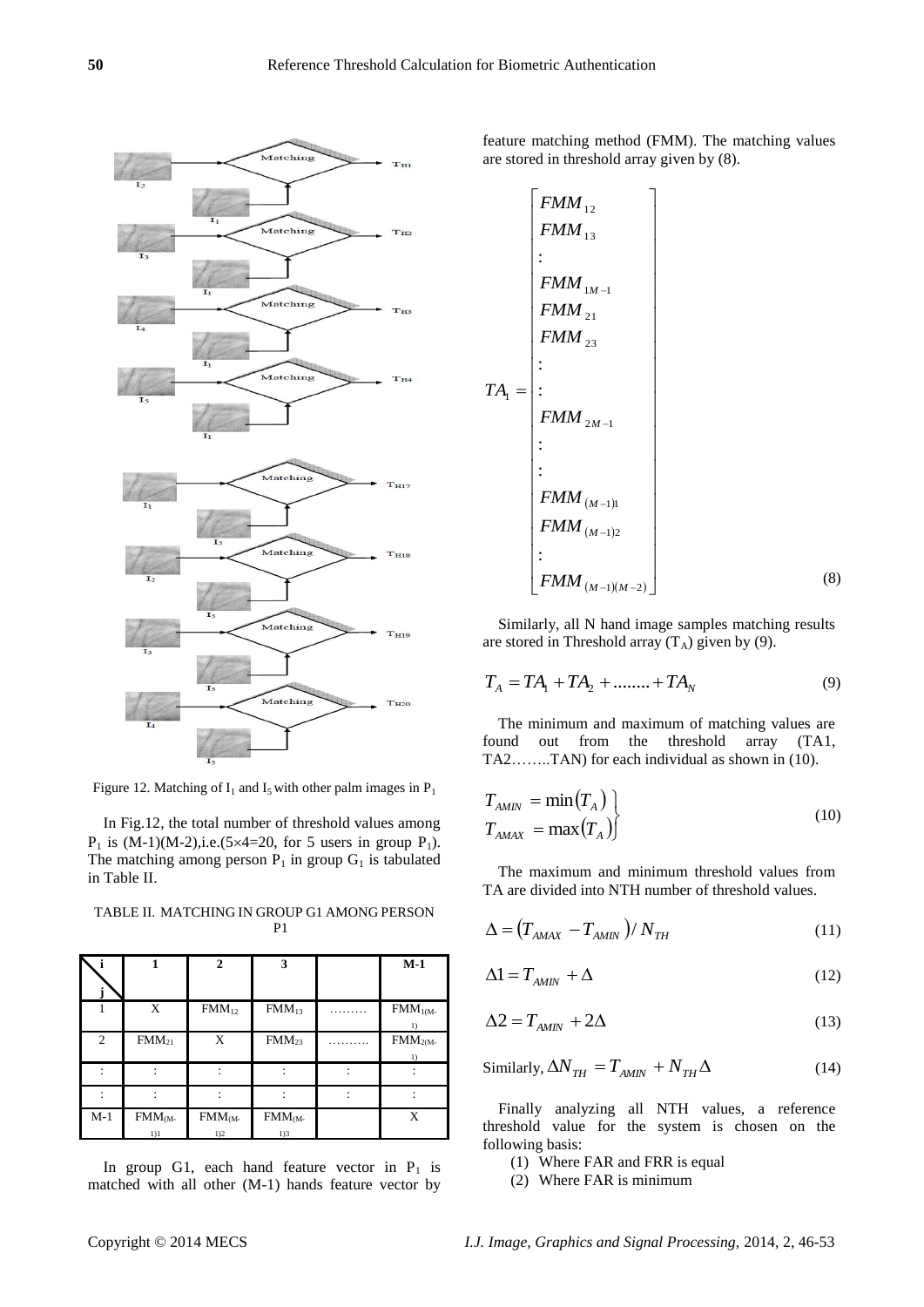# (3) For fixed value of FAR

### IV. EXPERIMENTAL RESULT AND ANALYSIS

The texture based palmprint system is used to calculate the reference threshold for the system. The palmprint images from PolyU database are obtained for 100 users and 6 palmprint images/person. The palmprint database is divided into two groups, first group (G1) consists of five user palmprint images used for training the system and second group (G2) consists of one user palmprint image used for testing the system. The hand image size is 284×384 pixels. The palmprint image used is 64×64 pixels.

G1 group

$$
P_1 = [I_1, I_2, I_3, I_4, I_5], P_2 = [I_1, I_2, I_3, I_4, I_5],
$$
  

$$
P_{100} = [I_1, I_2, I_3, I_4, I_5]
$$
 (15)

In G1 group each hand Pi contains 5 sample image I1-5 given by (15).

G2 group

$$
P_1 = [I_6], P_2 = [I_6], \dots, P_{100} = [I_6]
$$
 (16)

In G2 group each hand Pi contains only sample image I6 given by (16). The palmprint features are extracted using Real (Haar) wavelet method and Euclidean distance feature matching has been used to match the features.

In group G1, each hand feature vector in P1 is matched with all other 4 hands feature vector by Hamming distance measurement method. The matching values are stored in threshold array. Similarly, for all 100 hand image samples, 2000 matching values are stored in Threshold array (TA) given by (9).

$$
T_A = TA_1 + TA_2 + \dots + TA_{100}
$$

The minimum and maximum of matching values are found out from the threshold arrays (TA1, TA2,……..TAN) for 100 individuals and are stored in the database.

$$
T_{A i M I N} = \min(T_{Ai})
$$
  

$$
T_{A i M A X} = \max(T_{Ai})
$$

$$
T_{A i M A X} = \max(T_{Ai})
$$

The maximum and minimum values are found out from threshold array (TA) to calculate the reference threshold given by (10).

$$
T_{AMIN} = \min(T_A), T_{AMAX} = \max(T_A)
$$

The minimum and maximum values of threshold array are divided into 25 threshold values using (11-14).

$$
\Delta = (T_{AMAX} - T_{AMIN})/25
$$

$$
\Delta 1 = T_{AMIN} + \Delta
$$

$$
\Delta 2 = T_{AMIN} + 2\Delta
$$

Similarly,  $\Delta 25 = T_{AMIN} + 25 \Delta$ 

These 25 threshold values are tested with group G2 and group G1 images. The value of reference threshold is chosen where FAR is minimum. Table III shows the FAR and FRR Vs the decision/reference threshold. The operating point for palmprint verification system is considered where FAR is minimum.

TABLE III.THRESHOLD VALUES, FAR, FRR AND ACCURACY VALUES FOR REAL WAVELET METHOD

| Wavelet<br>Type | Reference<br>Threshold | <b>FAR</b> | <b>FRR</b> | Accuracy |
|-----------------|------------------------|------------|------------|----------|
| Haar            | 0.783                  | 8.06E-02   | 8.81E-03   | 95.5     |
| Haar            | 0.790                  | 1.00E-01   | 8.42E-03   | 94.6     |
| Haar            | 0.797                  | 1.34E-01   | 7.63E-03   | 92.9     |
| Haar            | 0.804                  | 1.55E-01   | 6.73E-03   | 91.9     |
| Haar            | 0.811                  | 1.77E-01   | 5.74E-03   | 90.9     |
| Haar            | 0.818                  | 1.94E-01   | 4.33E-03   | 90.1     |
| Haar            | 0.825                  | 1.85E-01   | 3.42E-03   | 90.6     |

From table III, the respective FAR, FRR and reference threshold values are,  $FAR = 8.06E-02$ ,  $FRR =$ 8.81E-03 and the decision threshold value as 0.783.

## V. CONCLUSION

Reference threshold value plays an important role in authentication system and it is the main factor in authenticating a person as genuine or imposter. In this paper, a new reference threshold calculation technique is implemented for palmprint-based biometric system. A properly structured reference threshold calculation system was developed using various threshold ranges in MATLAB. After analyzing all values in threshold range, the reference threshold is calculated for suitable values of FAR and FRR. Selection of FAR and FRR also plays important role in selecting suitable value of reference threshold. A suitable palmprint database of 600 palmprint images from 100 individuals is obtained. Experimental results signify the selection of reference threshold value for a system also affects FAR, FRR and accuracy of system. It has been represented by statistical values of FAR, FRR and reference threshold. The need of reference threshold and the factors on which reference threshold depends is also discussed.

#### REFERENCES

- [1] B. Schiener, "Applied Cryptography", John Wiley & Sons, 1996.
- [2] A. K. Jain, A. Ross, and S. Pankanti, "Biometrics: A Tool for Information Security," IEEE Trans on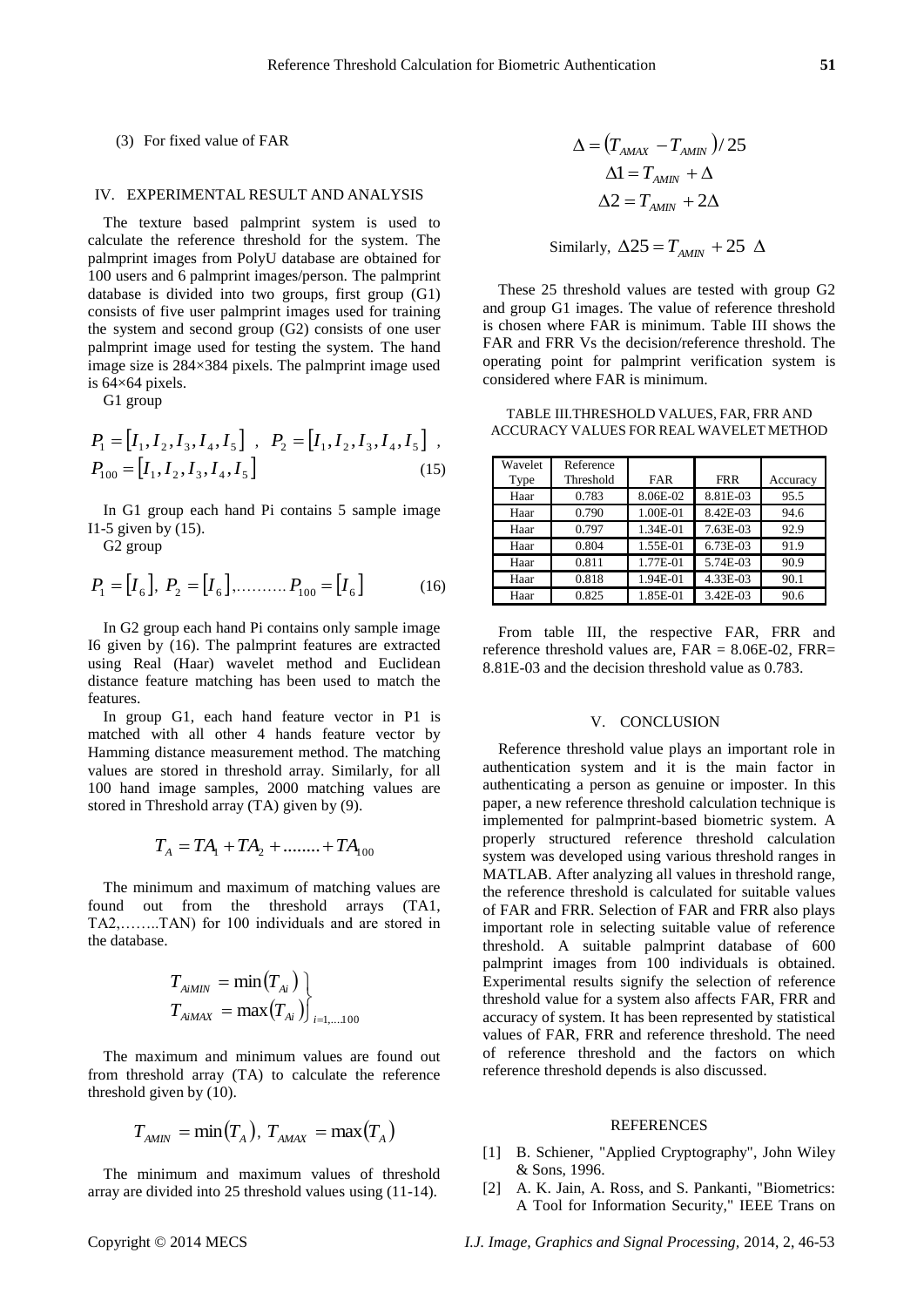Information Forensics and Security, vol. 1, no. 2, pp. 125-143, 2006.

- [3] A.K. Jain, A. Ross, S. Prabhakar, "An Introduction to biometric recognition", IEEE Transactions on Circuits and Systems for Video Technology, 14(1):4-20, 2004.
- [4] A. Ross, K. Nandkumar, and A. K. Jain. "Handbook of Multibiometrics", Springer Verlag, 2006.
- [5] J. Daugman, "Probing the uniqueness and randomness of Iris Codes: Results from 200 billion iris pair comparisons," Proc. IEEE, vol. 94, no. 11, pp. 1927-1935, 2006.
- [6] J. Bhatnagar, and A. Kumar, "On Estimating Some Performance Indices for Biometric Identification," Pattern Recognition, vol. 42, no. 5, pp. 1805-1818, 2009.
- [7] Y. Adini, Y. Moses, S. Ullman, "Face recognition: the problem of compensating for changes in illumination direction", IEEE Transactions on Pattern Analysis and Machine Intelligence, 19(7):721-732, 1997.
- [8] R G. Gallager, "A Simple Derivation of the Coding Theorem and Some Applications," IEEE Trans on Info. Theory, vol. 11, No. 1, 1965, pp. 3-18.
- [9] R. Duda, P. Hart, and D. Stork, "Pattern Classification", Wiley student edition, 1997.
- [10] J. Ortega-Garcia, J. Bigun, D. Reynolds, J. Gonzalez-Rodriguez, "Authentication gets personal with biometrics", IEEE Signal Processing Magazine, 21(2):50-62, 2004.
- [11] M. Farenzena, L. Bazzani, A. Perina, V. Murino, and M. Cristani. "Person re-identification by symmetry-driven accumulation of local features", In Computer Vision and Pattern Recognition, pages 2360–2367, 2010.
- [12] D. Gorodnichy and R. Hoshino "Calibrated" confidence scoring for biometric identification". In Proceedings of NIST International Biometric Performance Conference, 2010.
- [13] S C. Dass, Y. Zhu, and A. K. Jain, "Validating a Biometric Authentication: Sample size requirements," IEEE Transactions on Pattern Analysis and Machine Intelligence, vol. 28, pp. 1902 - 1919, 2006.
- [14] N.K. Ratha, J.H. Connell, R.M. Bolle, "Enhancing security and privacy in biometrics-based authentication systems" IBM Systems Journal, 40(3):614-634, 2001.
- [15] R. Ryan: The importance of biometric standards. Biometric Technology Today, 17(7):7-10, 2009.
- [16] F. Deravi: Biometrics standards. Advances in biometrics, 473-489, 2008.
- [17] J. Bhatnagar, and A. Kumar, "On Some Performance Measures for Biometric Identification," Proc. of IEEE ICB, 2007, pp. 1035 - 1048.
- [18] Y. Zhu, S.C. Dass, and A.K Jain, "Statistical Models for Assessing Individuality of Fingerprints," EEE Trans. on Information

Forensics and Security, vol. 2, no. 3, pp. 391-401, 2007.

- [19] J. Bhatnagar, A. Kumar, and N. Saggar, "A Novel Approach to Improve Biometric Recognition Using Rank Level Fusion," Proc. of IEEE CVPR, 2007, pp. 43-51.
- [20] Jain, A. K., Flynn, P. J. & Ross, A. eds., 2007, "Handbook of biometrics", Springer.
- [21] Jain, A. K., Nandakumar, K., & Nagar, A., 2008, "Biometric Template Security", EURASIP Journal on Advances in Signal Processing, vol. 2008, Article ID 579416.
- [22] Li, S. Z. & Jain, A. K. eds., 2005, "Handbook of face recognition", Springer.
- [23] Prabhakar, S. Pankanti, S., & Jain, A. K., 2003, "Biometric recognition: security  $\&$  privacy concerns", IEEE Security & Privacy Magazine, 1(2), pp. 33-42.
- [24] Ross, A., Nandakumar, K., & Jain, A.K., 2006, "Handbook of multibiometrics", Springer.
- [25] J. Bhatnagar, and A. Kumar, "Estimating Minimum Sample Size Requirements for Reliable Identification," Proc. of IEEE CVPR, 2006, pp. 18- 25.
- $[26]$  Rowe, R. K., 2005, "A multispectral sensor for fingerprint spoof detection Sensors",  $22(1)$ , pp. 1-4.
- [27] Wayman, J., Jain, A. K., Maltoni, D., & Maio, D. eds., 2005, "Biometric systems: technology, design and performance evaluation", Springer.



**Jyoti Malik** received her B.Tech in 2002 from R.E.C, Kurukshetra University, Haryana, and M.Tech in 2004 from NIT, Kurukshetra, Deemed University, Haryana. Presently, she is pursuing her Ph.D. in the area of biometric authentication from NIT,

Kurukshetra. Her research interests are Image processing, Pattern recognition and Signal processing.



**Ratna Dahiya** received her B.Tech from GBU, Pant Nagar and M.Tech and Ph.D. degree in Electrical Engineering from R.E.C, Kurukshetra, Kurukshetra University, Haryana, India. Currently, she is working as Asstt.Prof. in Electrical Engineering

Department with the NIT, Kurukshetra (Deemed University), Haryana, India. Her research interests include Image processing, Pattern recognition, SMES, Induction Machines, Power quality, Motor drives and Renewable energy.